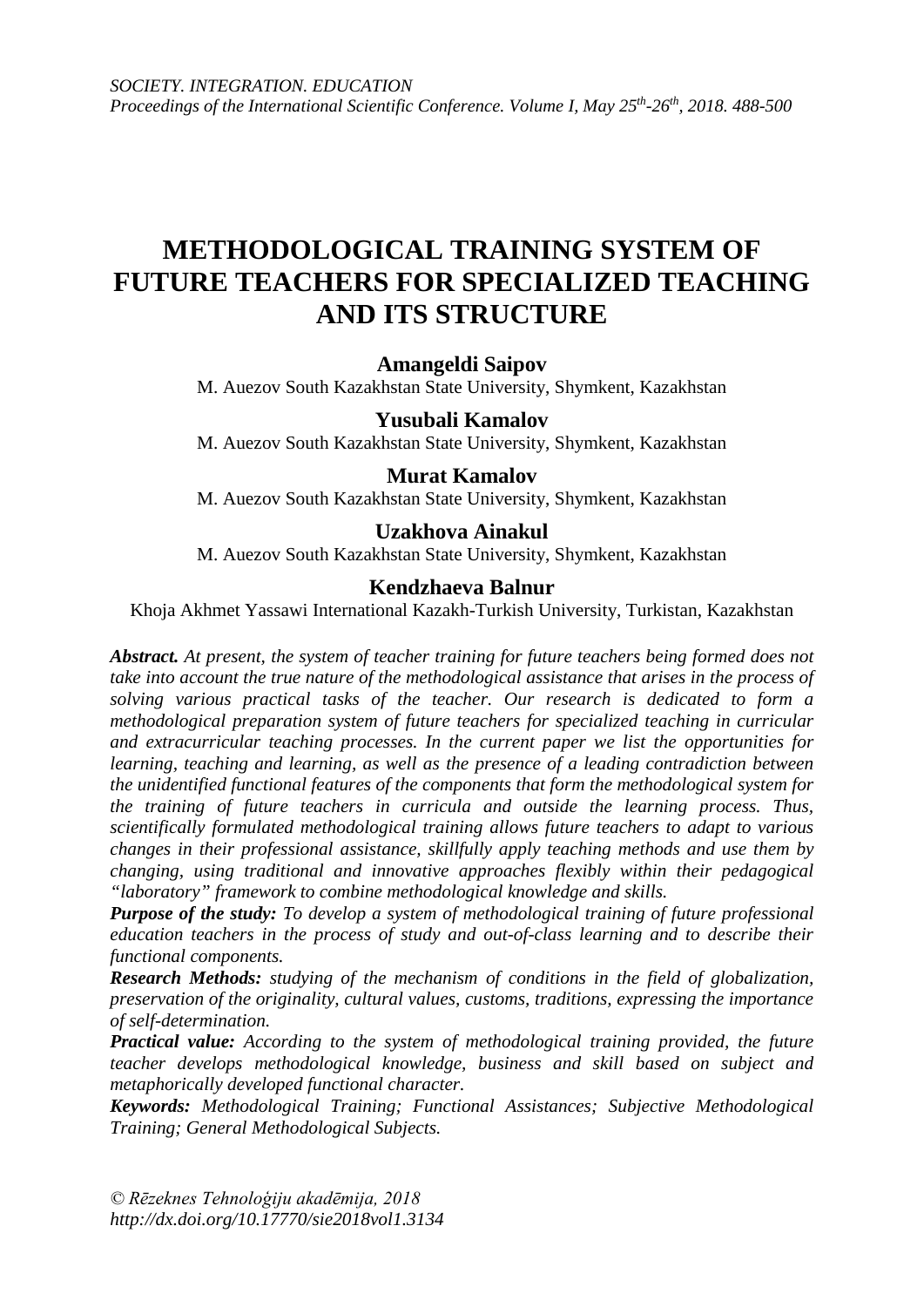## **Introduction**

There is a need to use a systematic approach in determining methodological training as the object of the study is considered as a system, on the basis of which many types of complicated objects and information are identified and a single theoretical view is made.

In order to define the concept of "methodological training system", it is necessary to understand the concept of the system first. Scientific and pedagogical research has a number of definitions for the concept of the system.

V. P. Bespalko explains that the meaning of the system is a notion that many elements form a single unit that is communicated with each other (Bespalco, 1977; Murasulov, 2015). O. K. Filatov explains the concept of system as interconnected elements that being connected to one another in the functional relationships (Chernilevsky, 1996; Baydaliev, 2016; Poshayev, 2016).

One of the basic principles of systemic communication is its structure. The structure represents the integrated organization of a single system, that is, the way it interacts with the specific components.

Consequently, the principal methodological guideline for the system's development is its sequence and integrity.

Integrity is understood as a defined relationship between the elements, in conjunction with the internally coordinated system component. They have following properties:

- The whole system is integrated with the external environment and is determined by the general condition of the environment;
- Integrity systems are characterized by the existence of systemic factors:
- The whole system will have its own structure, which can be considered as a whole system of its individual components, which can be regarded as a part of a larger system as a whole. That is, we do not limit ourselves to a single-level system in practice; on the contrary, we consider the "partitions" of a single integrated system as a system.

### **Proposed Model**

In order to create a system of methodological training of a future professional education teacher, we have analyzed a number of methodological training systems (Bogatyrev, 1993; Kobozev, 1987; Skamnitsky, 1995). In the first case, the emphasis is placed on the integration of the various subjects in the curriculum of the specialty, with a significant role in the collection of methodological disciplines. In the second case, the system of methodological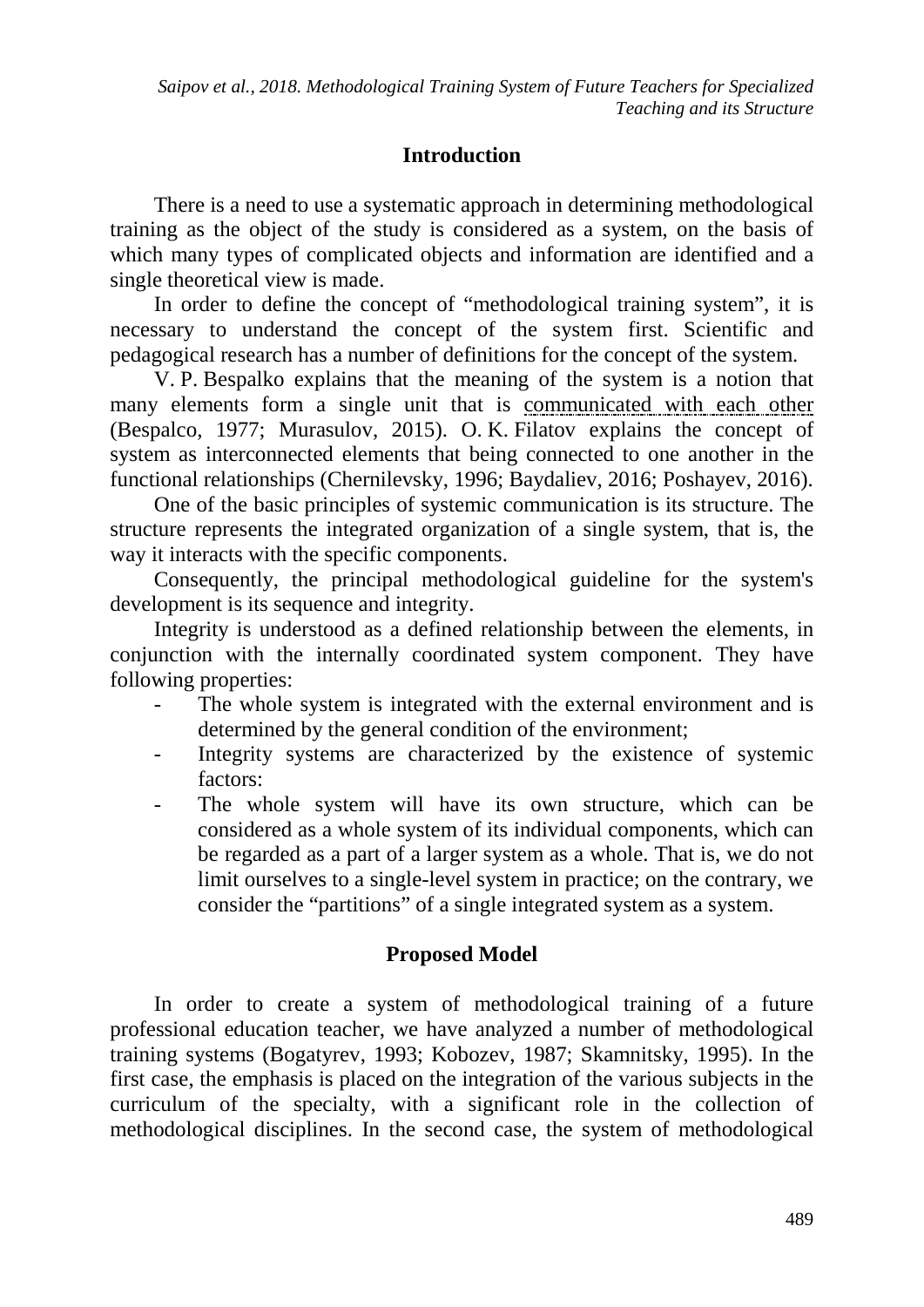*SOCIETY. INTEGRATION. EDUCATION Proceedings of the International Scientific Conference. Volume I, May 25th-26th, 2018. 488-500*

training is considered as the management of educational and methodical activities of the future student. V. I. Zemtsova and A. I. Belenok consider tools such as tasks, contents, methodological complex, and results of methodological preparation as different parts of training process in the whole system of methodological preparation. (Belonok, 1996; Zemtsova, 1995; Volodarskaya, 1989; Kan-Kalik, 1990; Chernilevsky, 1996; Skamnitsky, 1995; Konakbaeva, 2013a).

A. A. Derkachev discusses the process of formation of methodological knowledge and skills in the system of methodological preparation of the teacher (Derkachev, 1987; Mukhamedjanov, 2012; Nykyforov, 2009).

Another principle of the system of methodological training is combined with the content of teaching process (learning objective, learning process and learning outcomes).

At the same time, the analysis of scientific and methodological researches indicates that in pedagogical educational institutions the future teacher is a multi-disciplinary system of training, and in most cases the components of the pedagogical system structure are used.

However, future teacher's methodological training system does not take into account the true nature of the methodological activities that the teacher does in addressing the various practical tasks. This is the preservation of the narrowminded subject relationships for structuring the content of the changing role and importance of methodological activities in future vocational training and the content of future teaching methodologies. It also demonstrates that there is a major contradiction between the functional characteristics of the constituent components of a methodological training system of course lessons and out-ofclass learning process of a future teacher. That is why scientifically-methodical training should allow the future teacher to adapt to the various changes in his / her work, to use the traditional methods and methods of teaching within the pedagogical "Laboratory", to effectively use and modify teaching methods, and to combine methodological knowledge and skills.

It should be noted that the functional activity of the research area of methodological training in general pedagogical science is considered as following (Erganova, 2007):

Analytical (analytical): Methodological analysis of the educational process in terms of theoretical and practical activities.

Design: long-term planning and content development, planning and training of teaching activities.

Structuring: Lesson Planning (Content Selection, Composite Formation of Educational Information), Identification of the Form of Training Material.

Calibration: identification and preparation of the means of realization of requirements in the educational process, meeting the educational standards,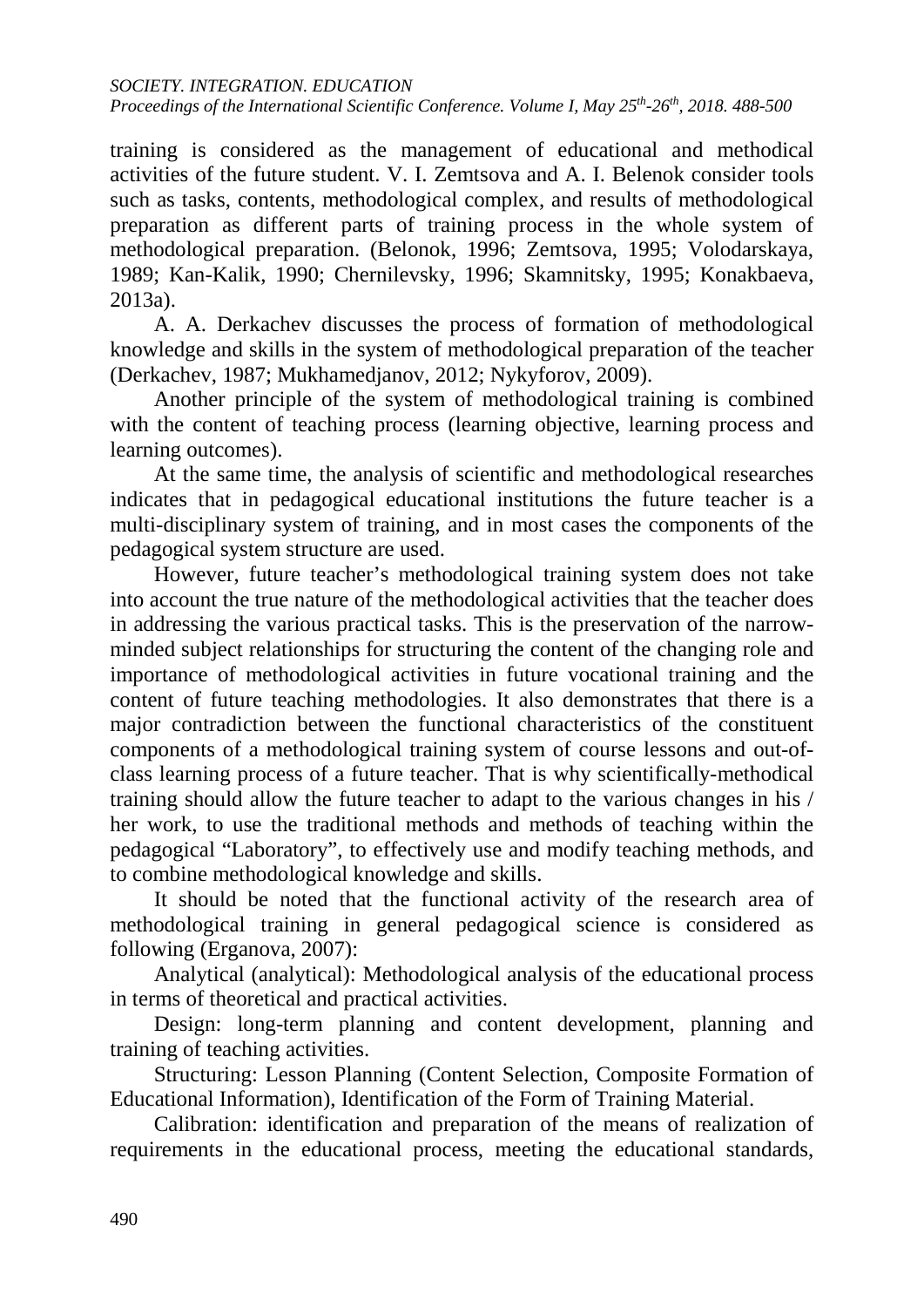*Saipov et al., 2018. Methodological Training System of Future Teachers for Specialized Teaching and its Structure*

educational programme requirements according to the functional features of educational institutions.

Research: methodology of conducting research work aimed at solving methodological issues.

We have reviewed two main directions in accordance with the functional nature of the constituent components of the structural-functional model of the system of methodological training of the future teachers of vocational training (Figure 1).



Figure 1. **Structural and functional model of methodical training system for future teachers of professional education**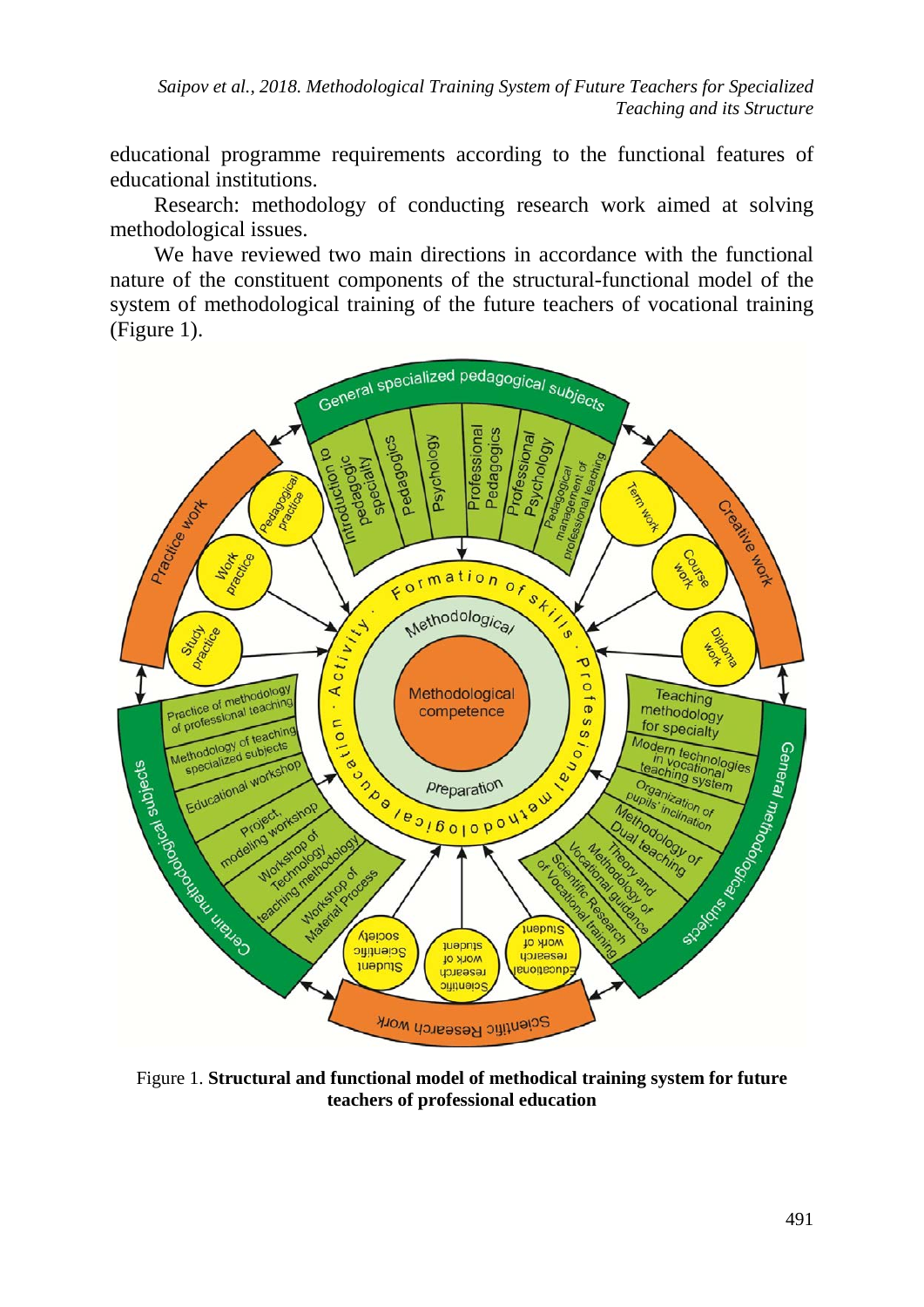#### *SOCIETY. INTEGRATION. EDUCATION*

### *Proceedings of the International Scientific Conference. Volume I, May 25<sup>th</sup>-26<sup>th</sup>, 2018. 488-500*

In the first direction, the methodological knowledge and skills of the future teacher will be formulated in the direct learning process (Kudabaeva, 1995; Omarov, 2013; Omarov, 2016). According to the proposed model, it defines the basic principles that are the basis of methodological training, defined by a set of disciplines based on the curriculum of the specialist training. They are characterized by a series of disciplines divided into three major groups as follows:

- 1. General professional pedagogical disciplines
- 2. Collection of general methodical disciplines
- 3. Collection of autobiographical disciplines

As a result of the acquisition of these disciplines within the framework of the proposed methodological training, the future teacher carries out the methodological preparation functions such as analytical, designing, structuring and exploring. That is, analytical work aimed at improving future teacher's pedagogical activity; analyze the activities of colleagues to solve different pedagogical problems on an optimum basis; calendar thematic planning of the materials provided in accordance with the curriculum, definition of the structure of the lesson, selection of technical and technological information and their didactic processing; selection of working forms; selective analysis of effective educational methods and tools; In accordance with the functional peculiarities of educational institutions, the activities of identifying and preparing tools for meeting the educational requirements, meeting the requirements of educational standards and curriculum are mastered.

In the second direction, the methodological knowledge and skills developed by the future teacher are carried out outside the classroom, mainly during the educational, methodological, scientific and creative work of the student himself (Kamalov 2016a; Kamalov 2016b; Saipov, 2006; Saipov, 2016). Methodological knowledge and skills are divided into three groups:

- 1. Results of the internship.
- 2. Results of scientific research work.
- 3. Results of creative and methodical work.

The following analytical, design, structuring and research functions of methodological training are carried out during the creative and research work of student's self-study. That is, analytical work aimed at improving his pedagogical activity; analysis of the activities of colleagues for solving different pedagogical problems on an optimum basis; analysis of activity of students in order to determine the effectiveness of the pedagogical process and ways of its correction; development of didactic materials; organization of cognitive and behavioral activity of students in the course of lessons; pedagogical partnerships with students, ability to influence emotional senses; Methods of carrying out research works directed at solving methodological problems are studied.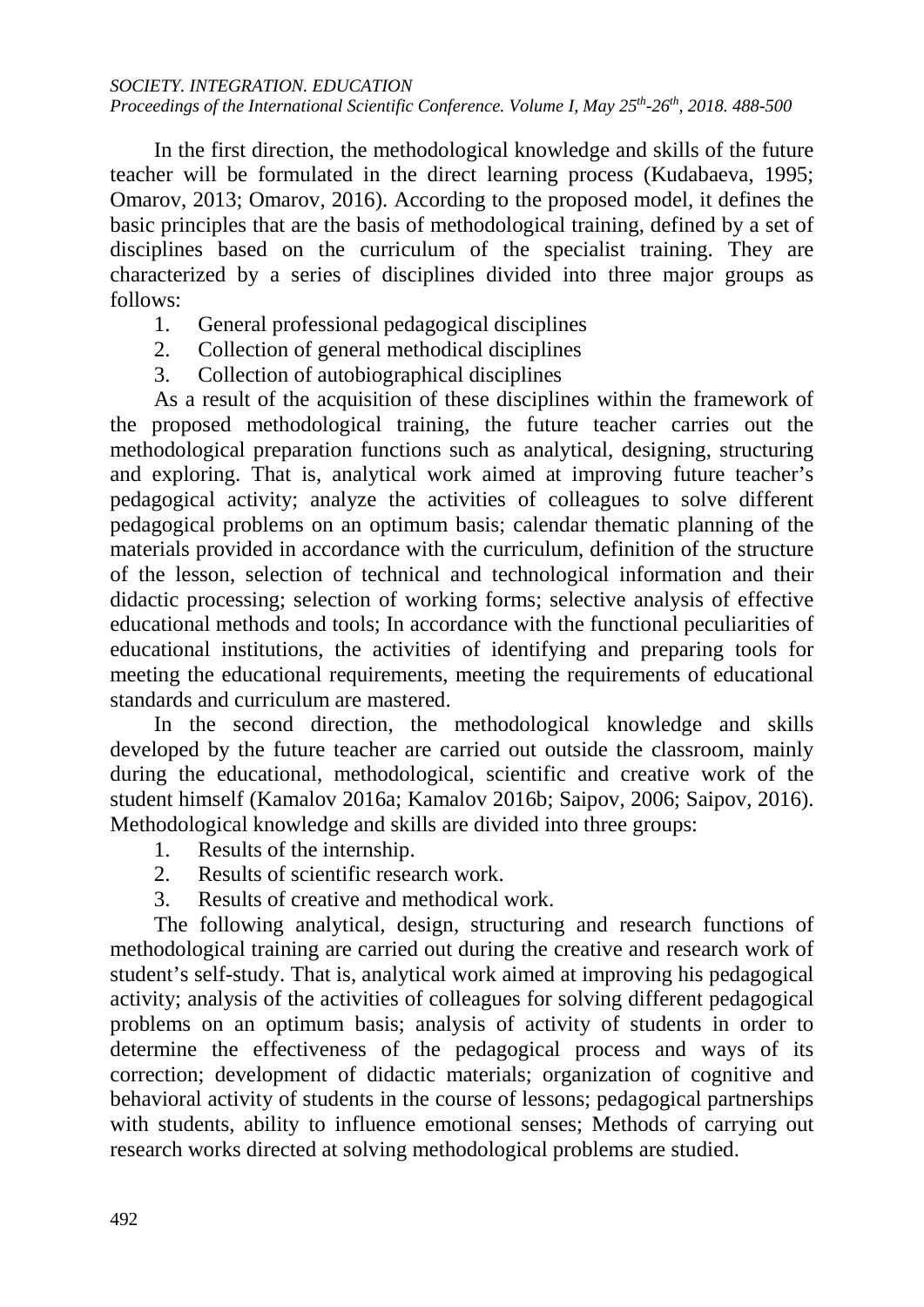*Saipov et al., 2018. Methodological Training System of Future Teachers for Specialized Teaching and its Structure*

### **General professional and pedagogical disciplines**

As a result of analyzing a set of subjects in the first direction based on the curriculum of the specialty and the formation of the methodological training of the future teacher, there were identified six characterising subjects of "General Professional Pedagogical". (State Common Standard of Education of Republic of Kazakhstan 6.08.076, 2010). They include: Introduction to Pedagogy, Pedagogy, Professional Pedagogy, Professional Psychology, Psychology and Human Development, Pedagogical Management in Vocational Education.

As a result of studying these disciplines, the future teacher will contribute to pedagogical activity, the formation of professional and pedagogical orientation of theoretical and practical basis of future profession, understanding of its high social importance. At the same time, opening a cycle of pedagogical and psychological disciplines, the future teacher explains the general facts, phenomena, concepts, regularities and methods of pedagogical activity in logical relations with basic psychological, pedagogical and methodological courses.

Future teachers will get acquainted with the system of knowledge about the sphere of education, the essence, content and structure of the educational process, the history of the psychological and pedagogical concepts and the development of subject methods and the current system of knowledge. At the same time, the system of mental development, the system of knowledge about the factors influencing personal growth is mastered.

As a result of the analysis of the curriculum of the specialty "General Methodological Disciplines", six main subjects were selected. These include: "Vocational Training Methodology", "Modern Technology in Vocational Education", "Organization of Professional Education for Students", "Dual Teaching Methods", "Theory and Methodology of Occupational Orientation", "Scientific Research in Vocational Training."

### **General Methodological Disciplines**

As a result of the analysis of the "General Methodological Disciplines" specialty curriculum, six main subjects were selected. They include: "Vocational Training Methodology", "Modern Technology in Vocational Education", "Organization of Professional Education for Students", "Dual Teaching Methods", "Theory and Methodology of Occupational Orientation", "Scientific Research in Vocational Training."

As a result of these disciplines, the basis of the general methodological training of the future teacher is formed, including design, implementation, evaluation and correction of the learning process, ability to create educational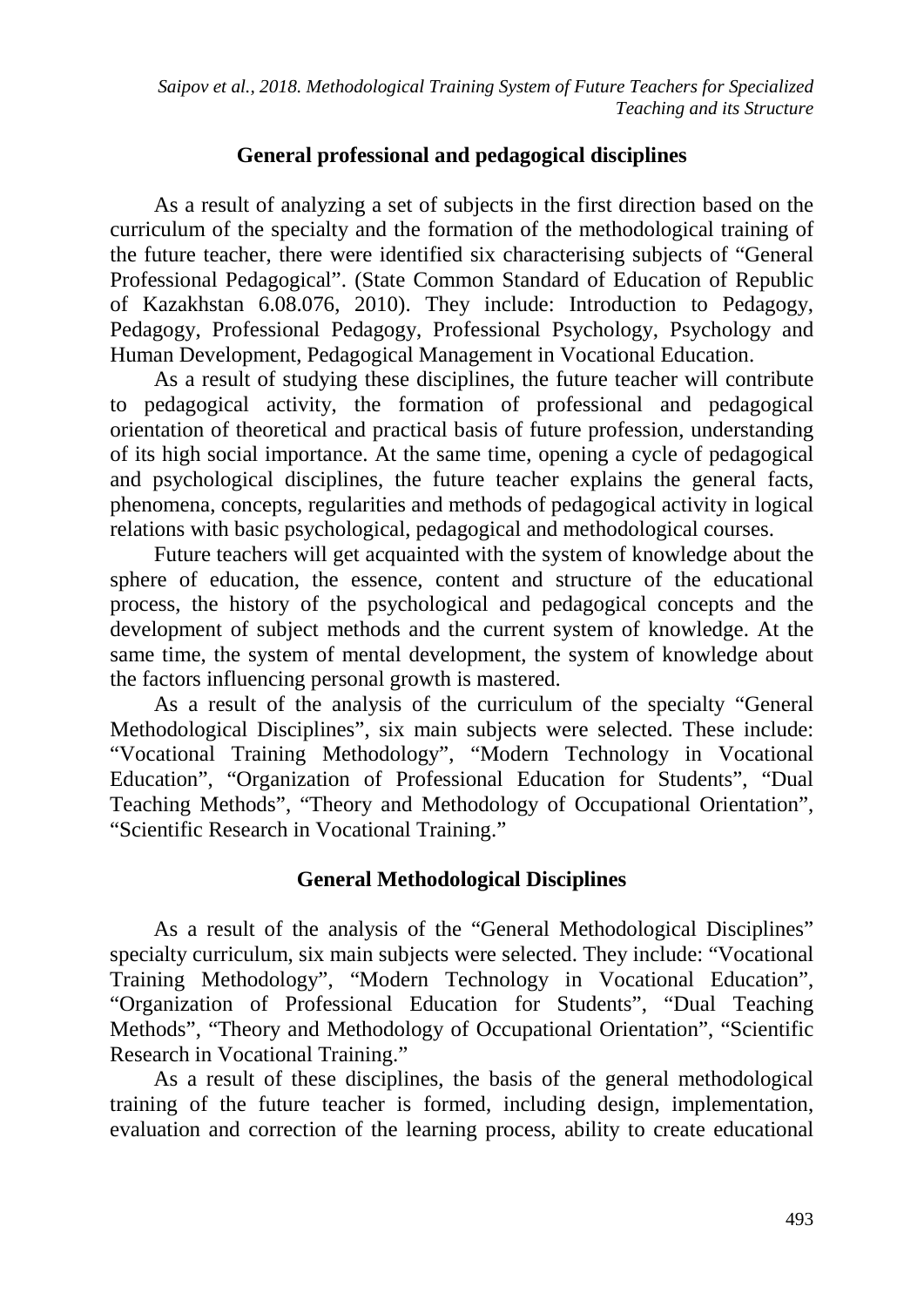and programme documents and use them to create educational content. Also, students learn the methods of designing and content of educational and production work, the ways to equip classes with didactic means.

### **Individual methodical disciplines**

In accordance with the curriculum of the specialty, we have included six subjects listed in the "Personal Methodological Disciplines" series. These are: "Practice of vocational training", "Methods of teaching special disciplines", "Practice of designing, modeling, layout work", "Workshop in the workshop", "Practice of Technique of Teaching Technology", "Practice of Materials Processing".

In the course of studying a set of disciplines, the students will learn the peculiarities of the technology of the future professionally vocational training teachers and the methodology of professional work. At the same time, they will acquire the methodological competence of modifying, and analyzing the materials of the students' professional flexibility and skills in accordance with the specific didactic tasks and the level of readiness of the students.

According to the proposed model of the methodological training, the future teachers and methodologists will be taught on the basis of the independent work of students outside the classroom. They will be formed during the course of our internships as mentioned above, in research and creative work.

Students' self-fulfillment work is usually carried out without the direct involvement of the teacher, but under his assignment and under his supervision. The purpose of student self-study is to increase the motivation of students to master the curriculum. At the same time, information competence contributes to the development of researches and the ability to carry out creative work. As a result of students' independent work, a number of functions are implemented that contribute to the formation of methodological training of the future teacher. (Kamalov, 2013). They are as following: systematization and strengthening of the practical skills and theoretical knowledge of students; extension of theoretical knowledge; development of normative legal, reference and special documents in the educational process, development of research activity, acquisition of the ability to study independently in scientific research, professional work, solving actual problems and finding optimal solutions.

In assessing the results of student self-study, a number of principles are considered. They are displayed at five levels:

- verbal and transformation of information (reproductive business);
- ability to work independently on the model (logical business);
- ability to work on a self-regulating self-assessment (the ability to analyze and systematize);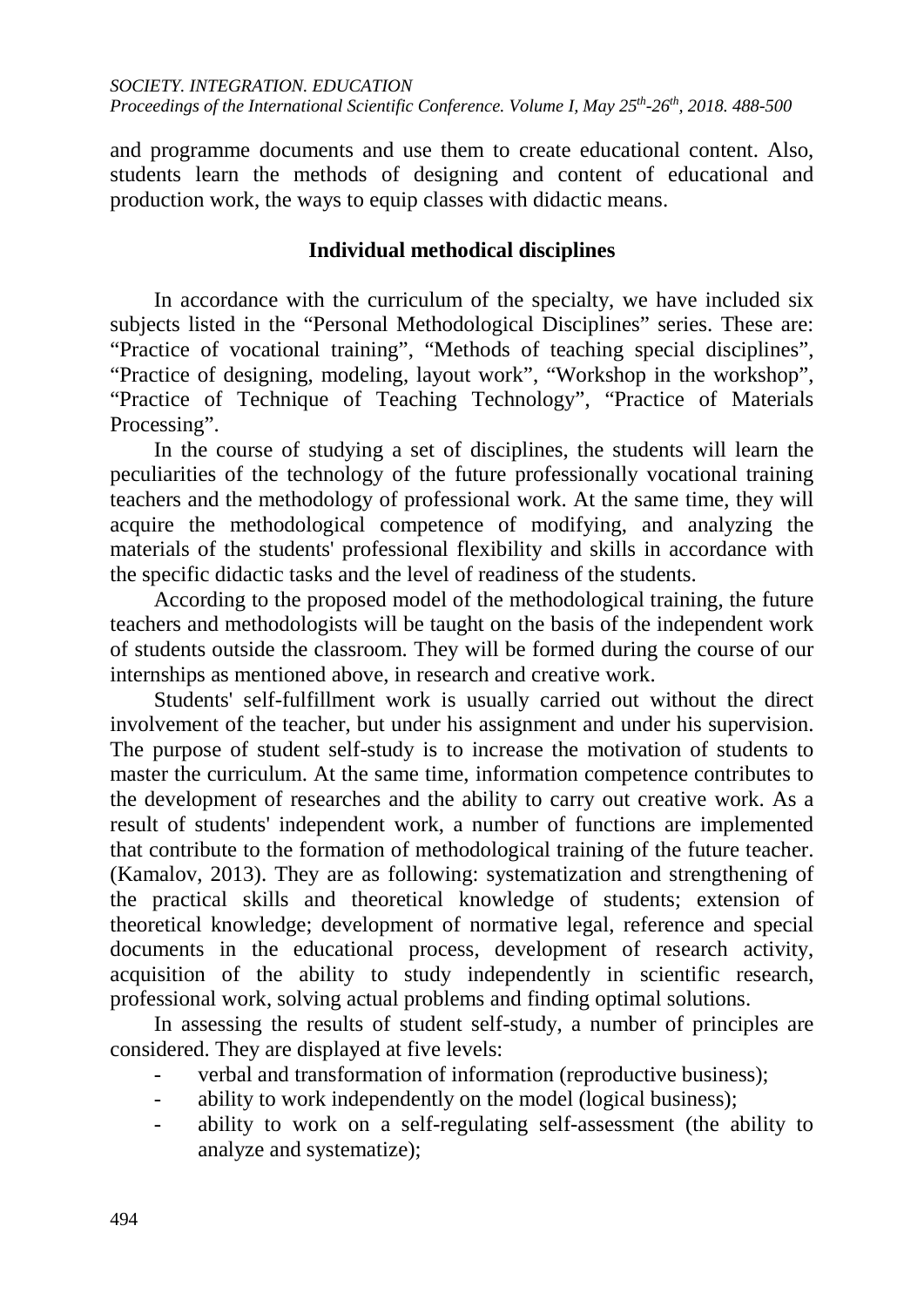*Saipov et al., 2018. Methodological Training System of Future Teachers for Specialized Teaching and its Structure*

- heuristic ability to work independently (research research activity);
- creativity self study, self development, self development design, the ability to transform its activities;

Educational and research work of students is defined by the acquisition of techniques, methods and skills aimed at the development of technical creativity and scientific research on the basis of students' complex activities in the educational process. A number of functions of methodological training are implemented in the course of teaching and research work.

They help to:

- develop creativity in solving practical problems;
- find nonstandard solutions to solving professional problems by developing students' research activity;
- help to develop scientific methods of cognition, creative and advanced directions of teaching materials;
- develop learning methods and tools for the development of research skills, the solution of scientific and practical issues and skills in creative teams;
- form the scientific literature and work skills;

One of the components of the system of methodological preparation is the course work which is carried out independently by the council of students' scientific supervisors.

### **Final stage of training**

Execution of the course work is the final stage of the course's study and, as a result, the student will be able to demonstrate the degree of acceptance and use of the theoretical material.

The course work is considered to be a self-fulfilling study of the student and is presented in a special text of the results of the research work aimed at solving certain problems of logical completion of professional pedagogy. Moreover, one of the main goals of the course work is to develop the students' skills of research work, increase the level of professional and methodical training, deep study and exploring of the research area.

That is why one of the most responsible periods for controlling the level of readiness of the student to solve individual educational work is determined by the results of the course work.

During the course work, the following tasks will be solved to form the professional methodological training of a future specialist:

the range of theoretical knowledge gained by a professional specialist is expanding, and the ability to apply this knowledge for the solution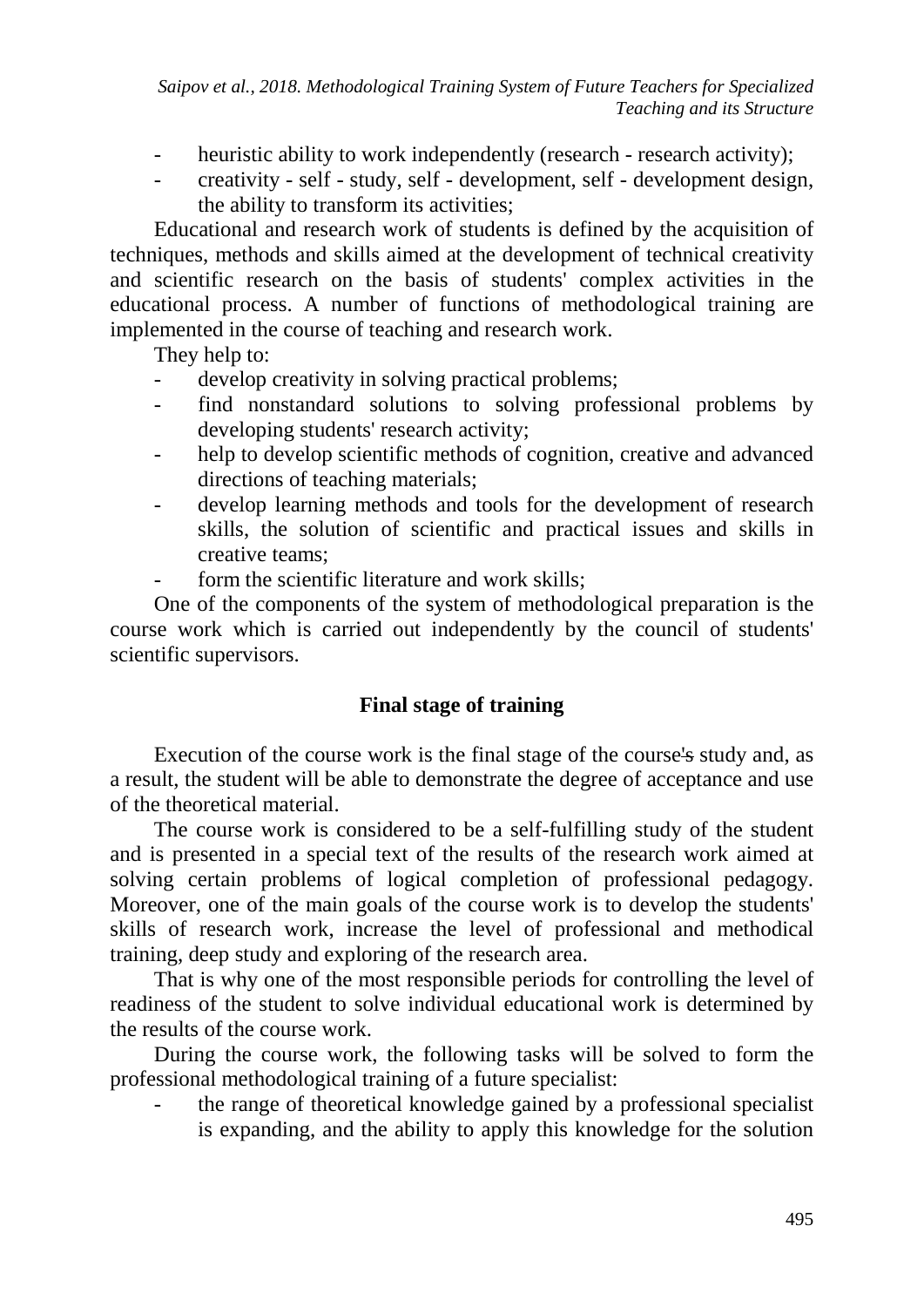of problems in the psychological and pedagogical methodological area of the particular educational process is deepened;

- the ability to use practical skills to solve problems is developed;
- the ability of independent work to search for pedagogical and technical information in solving problems in accordance with the relevance of the work are improved;
- improve the ability of students to independently evaluate and select the concepts, conclusions, proposals that can be used in practical activities of the teacher, as well as the effectiveness of different methods;

It is known that the role of practice in the process of forming a methodical preparation of a future teacher is significant, and therefore, the methodical training system that we offer has a key role in pedagogical practice.

Pedagogical practice as an integral element of vocational training provides students with theoretical knowledge gained in the learning process by including them in the real process of future professional activity and creates the personal qualities of the future teacher with professional skills (Abdullina, 1990).

The activity of students in pedagogical practice is carried out in accordance with the structure and content of pedagogical activity as an analogue of the teacher's professional activities and is realized in an actual school setting. It is characterized by many relationships and functions, such as the teacher's service.

The activities of the student during pedagogical practice are characterized by a number of functions (education, development, upbringing, etc.) and relationships (pupils, parents, teachers, students), such as real professionals. At the same time, pedagogical practice is defined as a form of vocational training based on fundamental special and psychological and pedagogical knowledge, which provides for the principles of professional activity and the principles of practical knowledge. During the practice, internship students are firstly trained by psychologist-pedagogical, social-humanitarian and special disciplines under the guidance of teachers of higher education institutions; secondly, internship students work with pupils, organize their educational and cognitive activities; and thirdly, by communicating with the school's pedagogical staff, get acquainted with their experiences, and improve their professional-methodical level.

During the pedagogical practice, a number of valuable issues that form the basis of professional and methodological training will be solved. They are as following:

- professional teacher is prepared for the whole pedagogical process management;
- the professionalism of the teacher of professional education and the necessity of self-education for pedagogical education;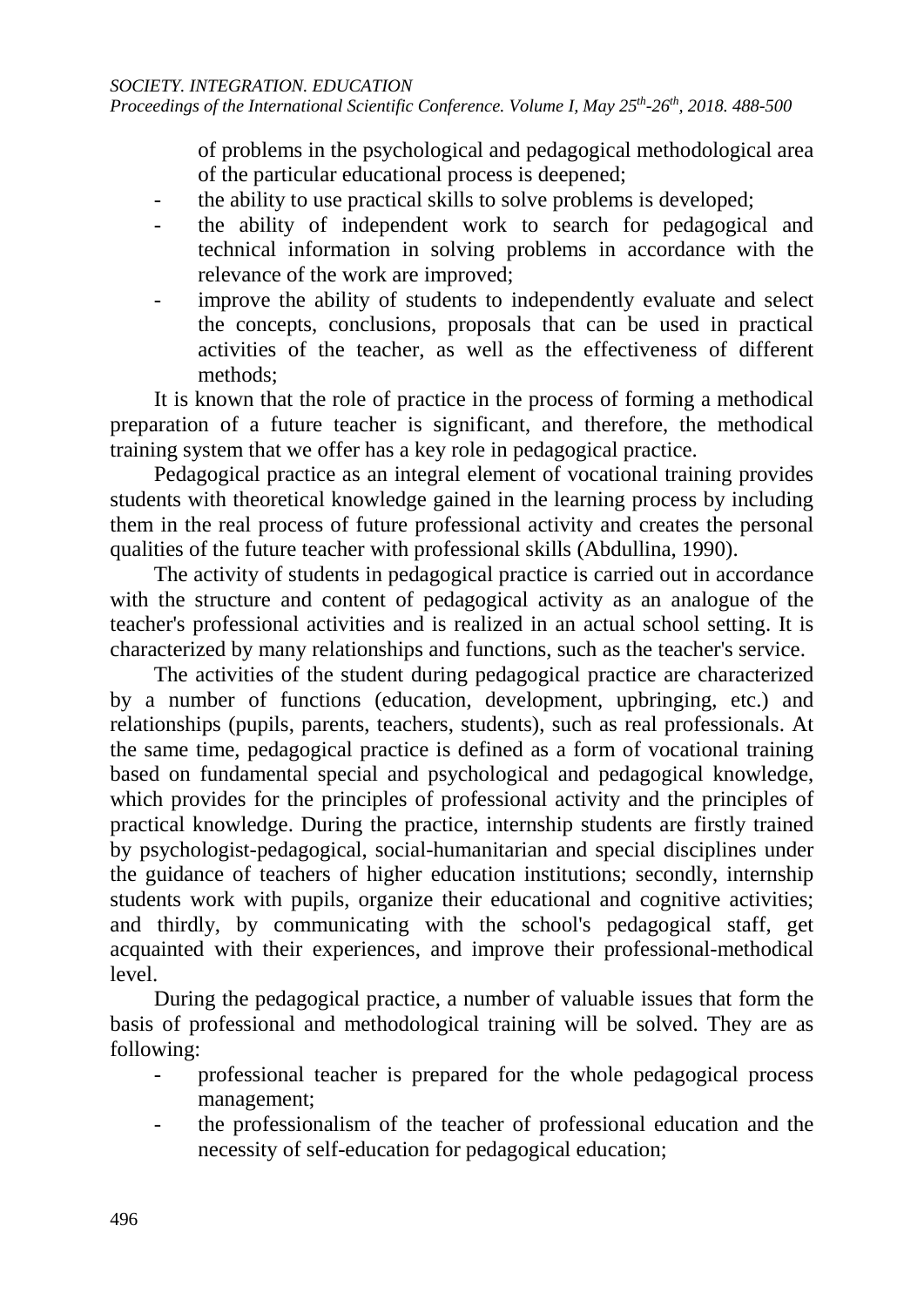- formation and development of pedagogical abilities (organizational, gnostic, constructive, research, communicative);
- to solve the problems of social, humanitarian, psychological, pedagogical and special methodological skills, to solve certain pedagogical problems;
- development in professional and methodological skills;
- development of creative, research principles in pedagogical activity;
- constant interest in the profession of a tutor.

Pedagogical practice is one of the most complex multidisciplinary processes in the methodological training of the future teacher.

The diploma work carried out by a student's scientific supervisor, who is a comprehensive integration of the professional teaching methodology of future teachers in higher education institutions, is the final stage of complex methodological training. In the process of its implementation, the student's progressive self-fulfillment skills are improved. There are a number of peculiarities in the diploma work compared with the course works. For example:

- The theme of the diploma work is considered to be of great relevance and size;
- The course of the diploma work is characterized by research and creative orientation;
- Consideration of significant and important issues of designing, structuring, organization, gnostic, technological services in the content of the diploma work;
- Theoretical and methodological approach of the work is studied, its scientific and methodical and practical value is determined.

In particular:

- a) The true meaning of the concepts in the educational process is specified;
- b) the process of coordination, comparison, systematization and classification of notions;
- b) the cause and effect relationships are defined;
- c) the ability to apply concepts in practice (State of the art standardization of the Republic of Kazakhstan, State Common Standard of Education of Republic of Kazakhstan RK 6.08.076, 2010).

During the exploring a diploma work, a future teacher learns teaching methodologies such as modeling, designing, structuring, and didactic maintenance of the educational process.

In addition, according to the system aimed at improving the level of methodological training of the future Vocational Training teacher, the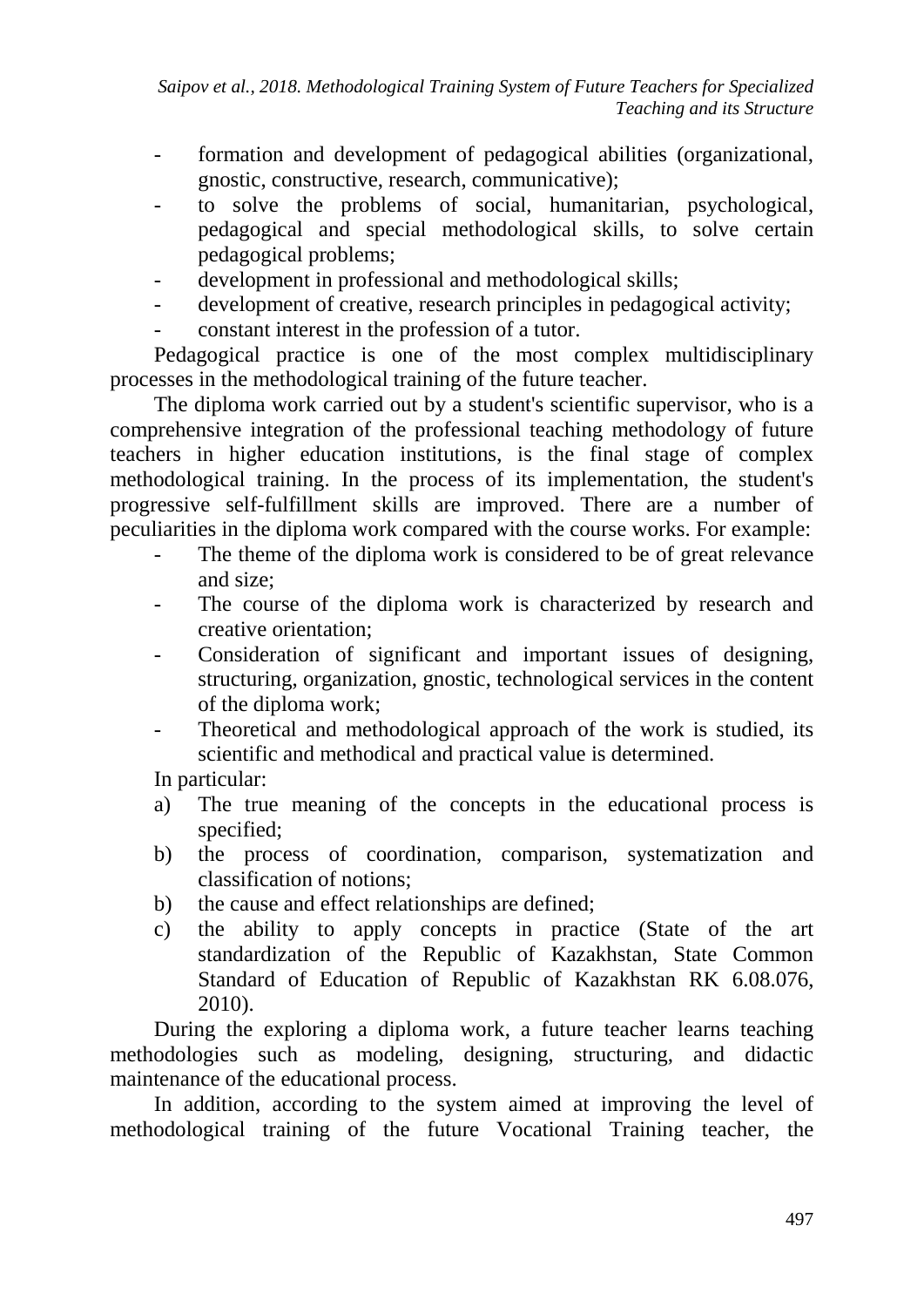### *SOCIETY. INTEGRATION. EDUCATION*

*Proceedings of the International Scientific Conference. Volume I, May 25th-26th, 2018. 488-500*

methodological training of the future teacher is a continuous professional pedagogical process for four years. Moreover, during the research, 12 components of the methodological training system were analyzed (Table 1).

| $N_2$          | Components of methodology preparation<br>system | Year   |        |        |        |
|----------------|-------------------------------------------------|--------|--------|--------|--------|
|                |                                                 |        | П      | Ш      | IV     |
|                | Professional Pedagogical Subjects               | $^{+}$ | $^{+}$ | $^{+}$ |        |
| $\overline{2}$ | <b>General Methodological Subjects</b>          |        | $^{+}$ | $^{+}$ |        |
| 3              | <b>Individual Methodological Subjects</b>       |        |        | $^{+}$ | $^{+}$ |
| $\overline{4}$ | <b>Educational research work</b>                | $^{+}$ | $^{+}$ | $^{+}$ | $^{+}$ |
| 5              | Scientific Research work                        |        | $^{+}$ | $^{+}$ | $^{+}$ |
| 6              | Students' work in the scientific associations   |        | $^{+}$ | $^{+}$ | $^{+}$ |
| $\overline{7}$ | Educational-experimental practice               | $^{+}$ |        |        |        |
| 8              | Psychological and pedagogical practice          |        | $^{+}$ |        |        |
| 9              | Pedagogical practice                            |        |        | $^{+}$ | $^{+}$ |
| 10             | Student's term work                             | $^{+}$ | $^{+}$ | $^{+}$ | $^{+}$ |
| 11             | Course work                                     |        |        | $^{+}$ | $^{+}$ |
| 12             | Diploma                                         |        |        |        | $^{+}$ |

#### Table 1 **Methodological training system**

According to the Table 1, 75 % of the methodical training of a future teacher is established on 3-4 courses.

Besides, as a result of the experimental practice, it has been established that the process of forming the methodological level of the future teacher can be divided into three main stages. They are as following:

- Formation of methodological bases of methodological training;
- Formation of basics of general methodological training:
- Formation of the basis of subject-methodological training;

The methodological basis of methodological training is determined by the formation of a whole set of professional pedagogical and psychological disciplines in the educational process. Besides, the basis of the methodological training is that the set of general methodological disciplines will be formed in the educational process and in the creative work of the student in his own research work.

Particular methodological training in the third stage revealed that personal methodological disciplines will be formed in the course of teaching and pedagogical practice in course and diploma work.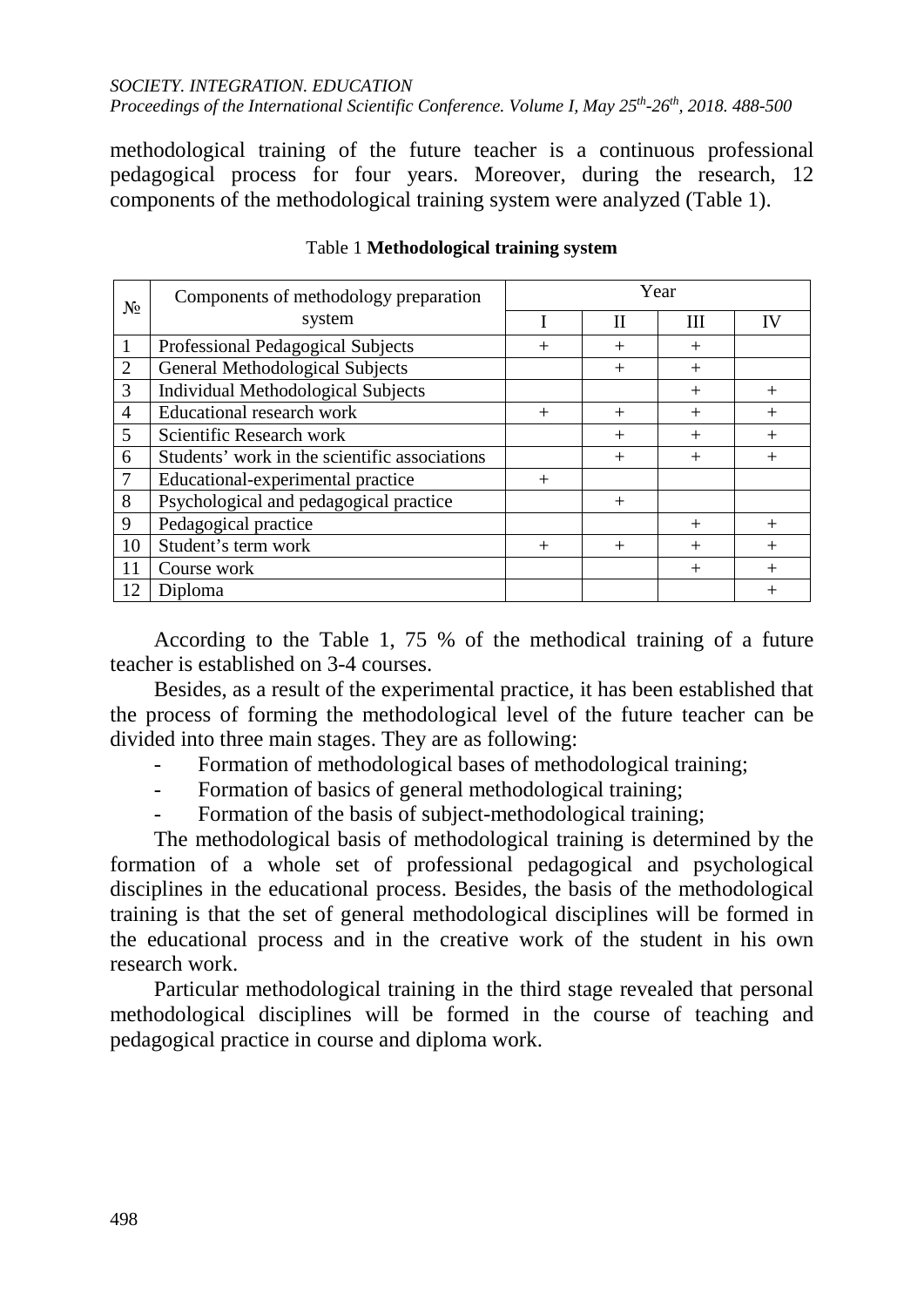### **Conclusion**

In the curriculum, the training of specialists, methodological disciplines play a major role and the methodical system of training is considered as the head of educational and methodical activities of the future teacher. In accordance with the model, the methodical preparation of branch disciplines based on the training of specialists is determined. These are "General professional pedagogical subjects", "General methodological subjects" and "Individual methodological subjects". After the development and mastery of these disciplines, the future teacher can perform such functions as analytical, project, structuring, standardizing. In accordance with the proposed model of methodological training, the skills of the system that can be developed by the future teacher can also be developed in the process of independently executed work.

According to the system aimed at improving the methodological preparation of the future teacher of "Vocational Training", the system of forming this level can be divided into two periods such as general methodical preparation and preparation of the basis for methodological training.

#### **References**

- Abdullina, O. A. (1990). *Obshchepedagogicheskaya podgotovka uchitelya v sisteme vysshego pedagogicheskogo obrazovaniya: Uch. posobiye*. 2-ye izd., pererab. i dop. M.: Prosveshcheniye.
- Baydaliev, K. A., Saipov, A., Kamalov, & Yu., N. (2016). *Vocational training techniques. Laboratory practice. Manual. Vol. II.* Shymkent: Auezov South Kazakhstan State University.
- Bespal'ko, V. P. (1977). *Osnovy teorii pedagogicheskikh sistem*. Voronezh.
- Bogatyrev, A. N. (1993). *Teoriya i praktika obshchetekhnicheskoy podgotovki uchitelya v sisteme «Shkola-pedvuz»: Dis. . d-ra ped nauk*. M.
- Belenok, I. L. (1996). *Teoreticheskiye osnovy metodicheskoy podgotovki uchitelya fiziki k professional'noy deyatel'nosti kak k tvorcheskoy v usloviyakh pedvuza: Dis. d-ra. ped. nauk*. Chelyabinsk.
- Chernilevskiy, D. V., & Filatov, O. K. (1996). T*ekhnologiya obucheniya v vysshey shkole:*  Uchebnoye izdaniye /Pod red. D.V. Chernilevskogo. M.: «Ekspeditor».
- Derkachev, A. A. (1987). Opyt postroyeniya sistemy metodicheskoy podgotovki uchiteley trudovogo obucheniya. *Reforma shkoly i sovershenstvovaniye podgotovki uchitelya truda: Sb. Nauch,* 11-22.
- Erganova, N. E. (2007). *Metodika professionalnogo obuchenia uchebnoe posobie dlya studentov vysshego uchebnogo zavedenia* / N.E. Erganova. – M.: Izdat. centr "Akademiya".
- Kamalov, Yu. N., & Kamalov, M. Yu (2013). Metodicheskiye osobennosti obucheniya tekhnologii truda na osnove mezhpredmetnykh svyazey: *Vestnik Karagandinskogo universiteta. Seriya Pedagogika, №2 (70)*, 109-112s.